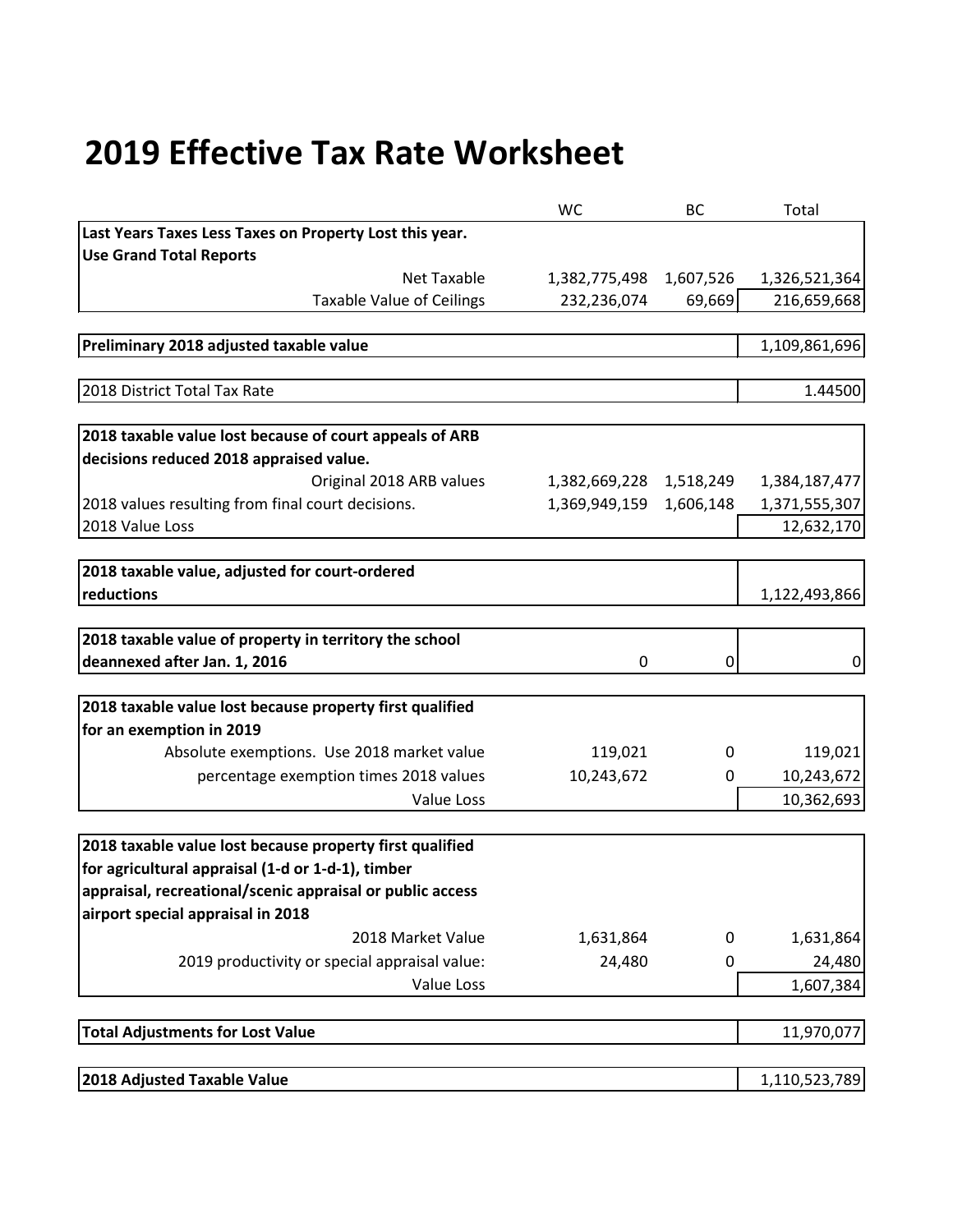| <b>Adjusted 2018 taxes</b>                                 |                       |                | 16,047,069     |
|------------------------------------------------------------|-----------------------|----------------|----------------|
| not include refunds for tax year 2016)                     | From Tax Report       |                | 1,692          |
|                                                            |                       |                |                |
| Adjusted 2018 taxes with refunds                           |                       |                | 16,048,761     |
| Total 2019 taxable value on the 2019 certified appraisal   |                       |                |                |
| roll today. (This value includes only certified values and |                       |                |                |
| includes the total taxable value of homesteads with tax    |                       |                |                |
| ceilings)                                                  | Use only ARB approved |                |                |
| Certified Values only:                                     | 1,495,668,290         | 1,629,428      | 1,497,297,718  |
| <b>Polution Control Exemption:</b>                         | 8,310                 | 0              | 8,310          |
| <b>Total Value</b>                                         |                       |                | 1,497,289,408  |
|                                                            |                       |                |                |
| on certified appraisal roll.                               | <b>Effective Rate</b> |                |                |
| 2019 taxable value of properties under protest             | 161,990,335           | 89,277         | 162,079,612    |
| included on certified appraisal roll                       | 0                     | 0              | 0              |
| Total value unde protest or not certified                  |                       |                | 162,079,612    |
|                                                            |                       |                |                |
| 2019 tax ceilings and Chapter 313 limitations:             |                       |                |                |
| ceilings.                                                  | 251,917,139           | 290,450        | 252,207,589    |
| limitations when calculating effective M&O taxes.          | 0                     | $\mathbf{0}$   |                |
| Total ceilings and limitations                             |                       |                | 252,207,589    |
|                                                            |                       |                |                |
| 2019 Total Taxable Value:                                  |                       |                | 1,407,161,431  |
|                                                            |                       |                |                |
| annexed after Jan. 1, 2018.                                | 0                     | $\overline{0}$ | $\overline{0}$ |
|                                                            |                       |                |                |
| personal property located in new improvements.             | 47,896,667            | $\overline{0}$ | 47,896,667     |
| Total adjustments to the 2019 taxable value                |                       |                | 47,896,667     |
|                                                            |                       |                |                |
| 2019 adjusted taxable value:                               |                       |                | 1,359,264,764  |
|                                                            |                       |                |                |
| 2019 effective tax rate.                                   |                       |                | 1.18069        |
|                                                            |                       |                |                |
| M & O tax rate in 2005 (\$1.50)                            |                       |                | 1.50000        |
| Mulitiply above by 0.6667                                  |                       |                | 1.00005        |